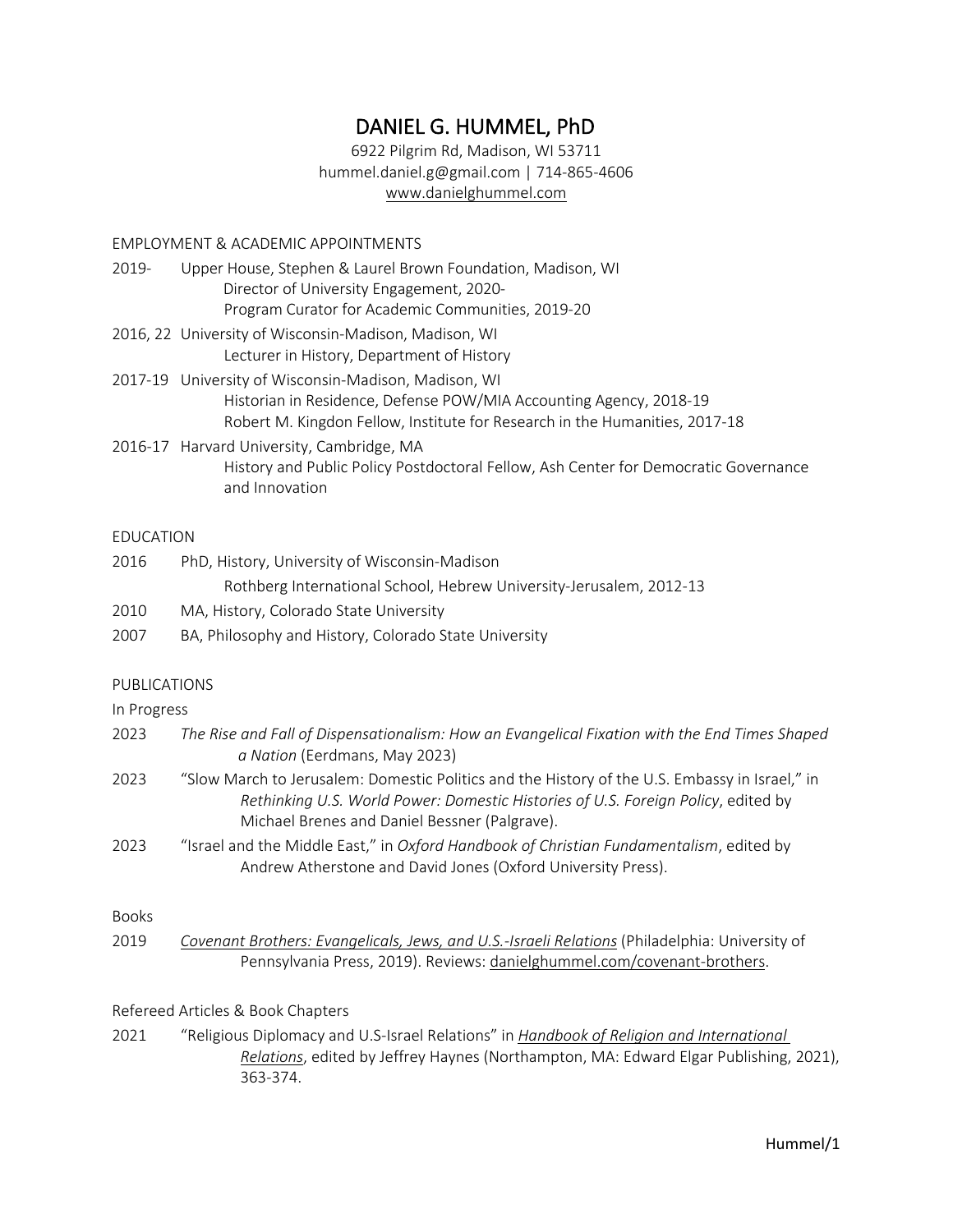| 2020 | "American Evangelicals and the Apocalypse," in The Cambridge Companion to Apocalyptic<br>Literature, edited by Colin McAlister (New York: Cambridge University Press, 2020),<br>188-315.                                                                                                      |
|------|-----------------------------------------------------------------------------------------------------------------------------------------------------------------------------------------------------------------------------------------------------------------------------------------------|
| 2020 | "Foreign Policy and Religion: U.S. Foreign Policy Towards Israel," Oxford Research Encyclopedia<br>of Politics (New York: Oxford University Press, 2020).                                                                                                                                     |
| 2018 | "His Land and the Origins of the Jewish-Evangelical Pro-Israel Lobby," Church History 87, no. 4<br>(December 2018): 1119-1151.                                                                                                                                                                |
| 2018 | "The Limits of Evangelical Nationalism during the Cold War," in The North American Christian<br>Community and the Cold War, edited by Paul Mojzes (Grand Rapids, MI: W.B.<br>Eerdmans Press, 2018), 404-417.                                                                                  |
| 2018 | "Religious Pluralism, Domestic Politics, and American Evangelical Support for Israel," in The Cold<br>War at Home and Abroad: Domestic Politics and U.S. Foreign Policy since 1945, edited<br>by Andy Johns and Mitch Lerner (Lexington, KY: University Press of Kentucky, 2018),<br>100-118. |
| 2016 | "Revivalist Nationalism after World War II: From 'Wake Up, America!' to 'Make America Great                                                                                                                                                                                                   |

Again'," *Religions* 7, no. 11 (November 2016). Reprinted in *Christian Nationalism in the United States*, edited by Mark T. Edwards (Basel, Switzerland: MDPI, 2017), 115-132. 2015 "A 'Practical Outlet' to Premillennial Faith: G. Douglas Young and the Evolution of Christian

Zionist Activism in Israel," *Religion & American Culture* 25, no. 1 (Winter 2015), 37-81.

Opinion, Reporting, and General Reviews

| 2021 | "America Has Tried Three 'Narratives of Belonging.' None Worked as Planned," Christianity |
|------|-------------------------------------------------------------------------------------------|
|      | Today Online, July 2, 2021 (review of Samuel Goldman's After Nationalism: Being           |
|      | American in an Age of Division).                                                          |

- 2021 "Is Jemar Tisby's Best-selling Book About Racism a Fluke?," *Christianity Today* (July/August 2021): 50-55.
- 2020 "Is there a "Cosmopolitan Evangelicalism?" *Anxious Bench Blog*, November 18, 2020.
- 2020 "Amid the Stresses and Strains of Higher Education, Christian Study Centers Are Thriving," *Christianity Today Online*, May 20, 2020 (review of Charles Cotherman's *To Think Christianly: A History of L'Abri, Regent College, and the Christian Study Center Movement*).
- 2019 "Paula White and the Mainstreaming of American Pentecostalism," *Religion News Service* November 8, 2019.
- 2019 "Christian Zionism as Interreligious Cooperation," *Baker Institute Blog*, September 4, 2019.
- 2019 "Tangled in Apocalyptic Thought," *Sightings: Reflections on Religion and Public Life* (University of Chicago Divinity School), September 2, 2019.
- 2019 "Why Many Evangelical Christians Now Celebrate Jewish Holidays," *Washington Post*, August 19, 2019.
- 2018 "Christian Zionism: The Interfaith Movement Hiding in Plain Sight," *Aeon Magazine*, September 26, 2018.
- 2018 "Robert Jeffress Was a Natural Choice to Deliver the Invocation at the New U.S. Embassy in Jerusalem," *Washington Post*, May 15, 2018.
- 2018 "What's So American about Christian Zionism?" *Religion & Politics*, May 9, 2018 (review of Samuel Goldman's *God's Country: Christian Zionism in America*).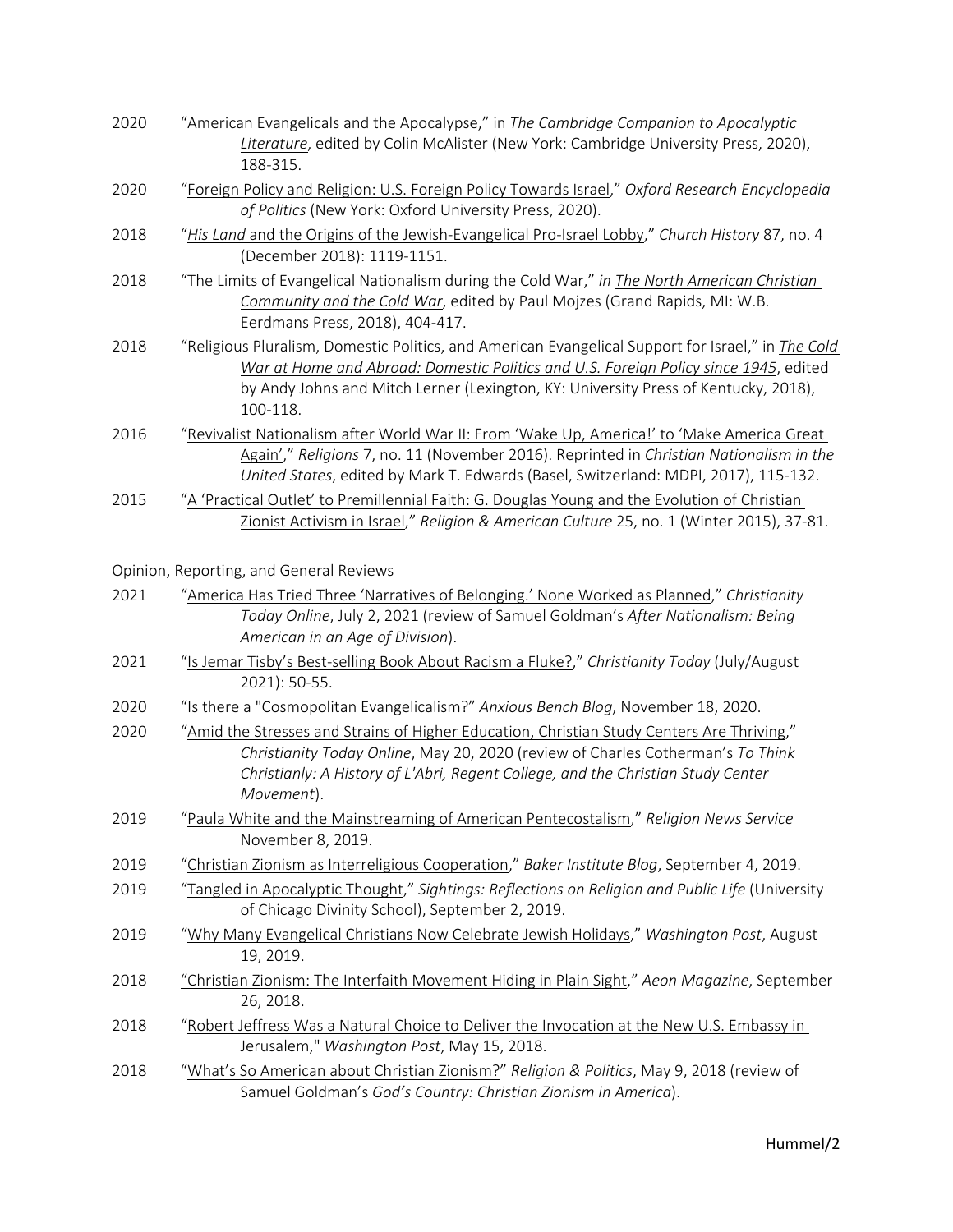| 2018 | "The New Judaizers: How American Pentecostals are Adopting Jewish Trappings in Their<br>Theology, Practices, and Politics," Jerusalem Post Magazine, Feb 2, 2018, 14-18 (print<br>only).                                                                                                     |
|------|----------------------------------------------------------------------------------------------------------------------------------------------------------------------------------------------------------------------------------------------------------------------------------------------|
| 2017 | "How the U.S. Lost Its Ability to Mediate Peace in the Middle East," Washington Post, December<br>21, 2017.                                                                                                                                                                                  |
| 2017 | "The New Christian Zionism," First Things (June/July 2017): 9-11. For follow-up discussion see<br>"Prosperity Politics," First Things (October 2017): 4-5.                                                                                                                                   |
| 2017 | "What You Need to Know about Mike Pence's Speech to Christians United for Israel,"<br>Washington Post, July 17, 2017.                                                                                                                                                                        |
| 2017 | "The New Christian Zionists," Religion & Politics, June 13, 2017 (review of The New Christian<br>Zionism: Fresh Perspectives on Israel and the Land).                                                                                                                                        |
| 2016 | "Faith, Power, and Violence: The Long Debate Over Religious Fundamentalism," War on the<br>Rocks, August 3, 2016.                                                                                                                                                                            |
| 2015 | "The Importance of Premillennialism," Marginalia Review of Books, October 27, 2015 (review of<br>Mathew Sutton's American Apocalypse: A History of American Evangelicalism).                                                                                                                 |
|      | Academic Reviews and Roundtables                                                                                                                                                                                                                                                             |
| 2021 | Review of Lauren Turek's To Bring the Good News to All Nations (H-Diplo Roundtable XXII-36,<br>April 2021).                                                                                                                                                                                  |
| 2021 | Review of Shalom Goldman's Starstruck in the Holy Land in Diplomatic History 45, no. 2 (April<br>2021), 414-417.                                                                                                                                                                             |
| 2020 | "Power and Pluralism: American Protestantism and the American Century," Modern Intellectual<br>History, 17, no. 3 (September 2020), 903-915 (review of David Hollinger's Protestants<br>Abroad, Ronit Stahl's Enlisting Faith, and Melani McAlister's The Kingdom of God Has<br>No Borders). |
| 2020 | Review of David P. King, God's Internationalists: World Vision and the Age of Evangelical<br>Humanitarianism in Journal of Church & State 63, no. 3 (Summer 2020), 555-557.                                                                                                                  |
| 2019 | Review of Sean Durbin, Righteous Gentiles: Religion, Identity, and Myth in John Hagee's<br>Christians United for Israel in Journal of the American Academy of Religion 87, no. 3<br>(September 2019), 895-899.                                                                               |
| 2018 | Review of Azar Ajaj et al., Arab Evangelicals in Israel in Studies in Christian-Jewish Relations 13,<br>no. 1 (May 2018), 1-3.                                                                                                                                                               |
| 2017 | Retrospective on George L. Mosse, The Nationalization of the Masses in Mosse Program Blog,<br>February-March 2017.                                                                                                                                                                           |
| 2016 | Review of John Quigley, The International Diplomacy of Israel's Founders: Deception at the<br>United Nations in the Quest for Palestine in Passport: The SHAFR Review 47, no. 2<br>(September 2016): 62-63.                                                                                  |
| 2016 | Review of Timothy Gloege, Guaranteed Pure: The Moody Bible Institute, Business, and the<br>Making of Modern Evangelicalism in Indiana Magazine of History 112, no. 1 (March<br>2016): 68-69.                                                                                                 |
| 2016 | "Religion as Domestic Politics in American Foreign Relations," Passport: The SHAFR Review 46,<br>no. 3 (January 2016): 60-62.                                                                                                                                                                |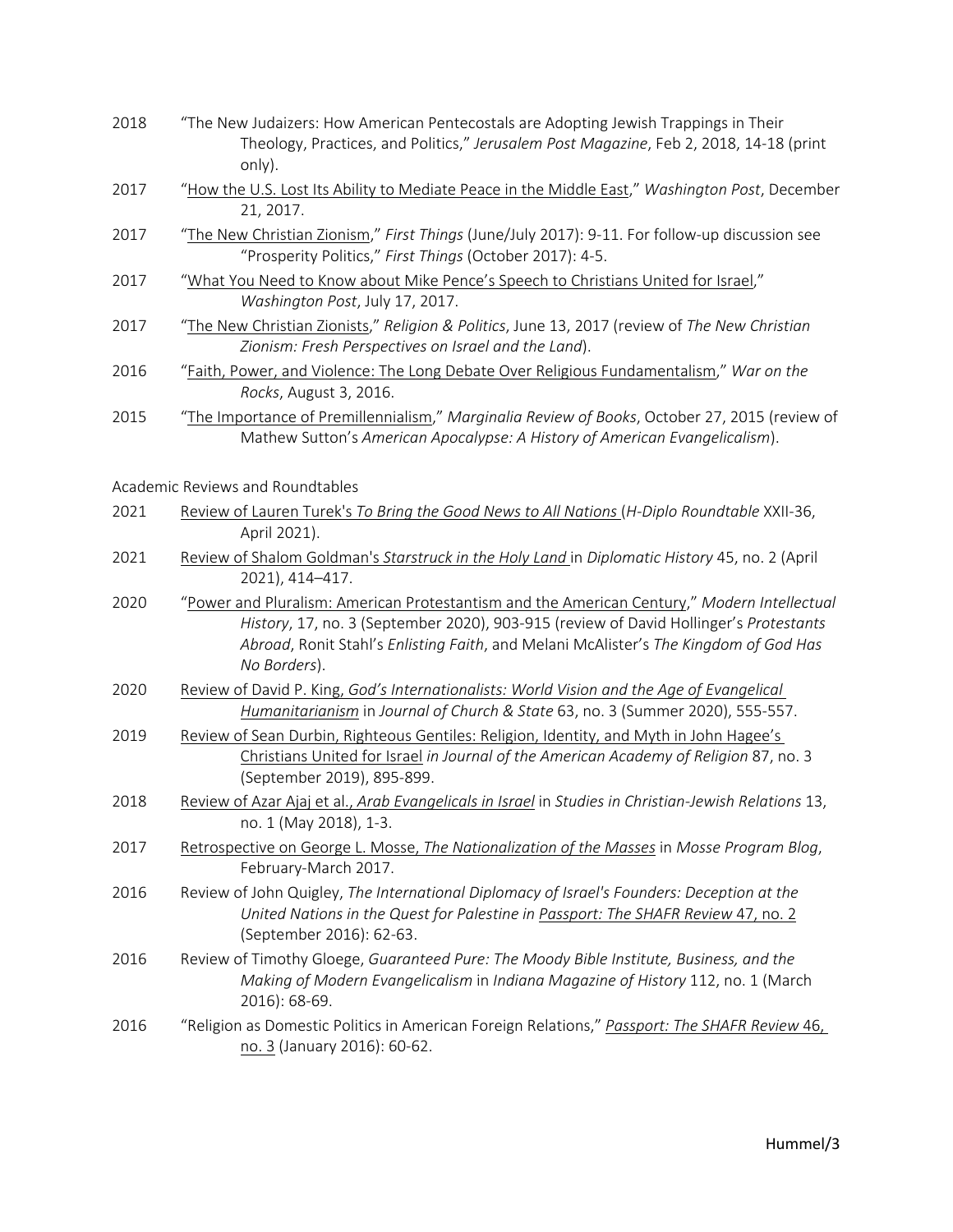Reference Articles

- 2019-22 "Millennium/Millennialism" (1,000 words), "New Heaven and New Earth," (1,000 words), "New Jerusalem" (700 words) and "Numbers/Numerology" (700 words) in *Encyclopedia of the Bible and its Reception*, edited by David W. Kling et al. (De Gruyter).
- 2020 "End-Times Interpretations," (2,000 words), "Harold Lindsell" (1,000 words), and "Charles Swindoll" (1,000 words) in *American Religious History: Belief and Society through Time*, edited by Gary S. Smith (ABC-CLIO).

## **TFACHING**

Instructor, Department of History, University of Wisconsin-Madison

- 2022 Religion and Politics in Modern American History (reading seminar)
- 2018-19 Senior Honors Thesis Advising, U.S. History
- 2016 U.S. History, Civil War to Present; U.S. Foreign Relations since 1901 (online)

Instructor, Upper House

2020- Student Fellows Program (created, designed, and co-lead)—tracks on vocation and faith integration, science and faith, biblical theology, arts and culture.

Teaching Assistant, University of Wisconsin-Madison and Colorado State University

- 2010-15 The U.S. since 1945; Sport, Recreation, and Society in the United States; Judaism, Christianity, and Islam: Braided Histories; Making of the Islamic World, 500-1500
- 2009-10 The Islamic World to 1800; The U.S. since 1945; U.S. History since 1876

## CONFERENCE PRESENTATIONS

| 2020 | "The 'Judeo-Christian Tradition,' Christian Zionism, and the Cold War, 1950-1970," Annual<br>Meeting of the Evangelical Theological Society, Virtual Conference, November 2020.                                                |
|------|--------------------------------------------------------------------------------------------------------------------------------------------------------------------------------------------------------------------------------|
| 2020 | "Christian Zionism and Worship," roundtable contribution, American Society of Church History<br>Winter Conference, New York City, January 2020.                                                                                |
| 2020 | "Jerry Falwell, Menachem Begin, and the Ideology of Conservative Christian Zionism, 1978-<br>1982," American Society of Church History Winter Conference, New York City, January<br>2020.                                      |
| 2019 | "The 'Evangelical Mafia' and Melani McAlister's The Kingdom of God Has No Borders,"<br>roundtable contribution, Annual Conference of the Society for Historians of American<br>Foreign Relations, Washington, D.C., June 2019. |
| 2018 | "The Culture Wars and 9/11," roundtable contribution, Biennial Meeting of Conference on Faith<br>and History, Grand Rapids, Michigan, October 2018.                                                                            |
| 2018 | "Israel, Lebanon, and the Conservative Politics of Religious Persecution, 1978-1983" Annual<br>Conference of the Society for Historians of American Foreign Relations, Philadelphia,<br>Pennsylvania, June 2018.               |
| 2018 | "Religious Liberty and the Cold War: American Missionaries in Israel," American Society of<br>Church History Winter Conference, Washington D.C., January 2018.                                                                 |
| 2017 | "Nationalism and Internationalism in Early Dispensationalism," Annual Conference of the<br>Evangelical Theological Society, Providence, Rhode Island, November 2017.                                                           |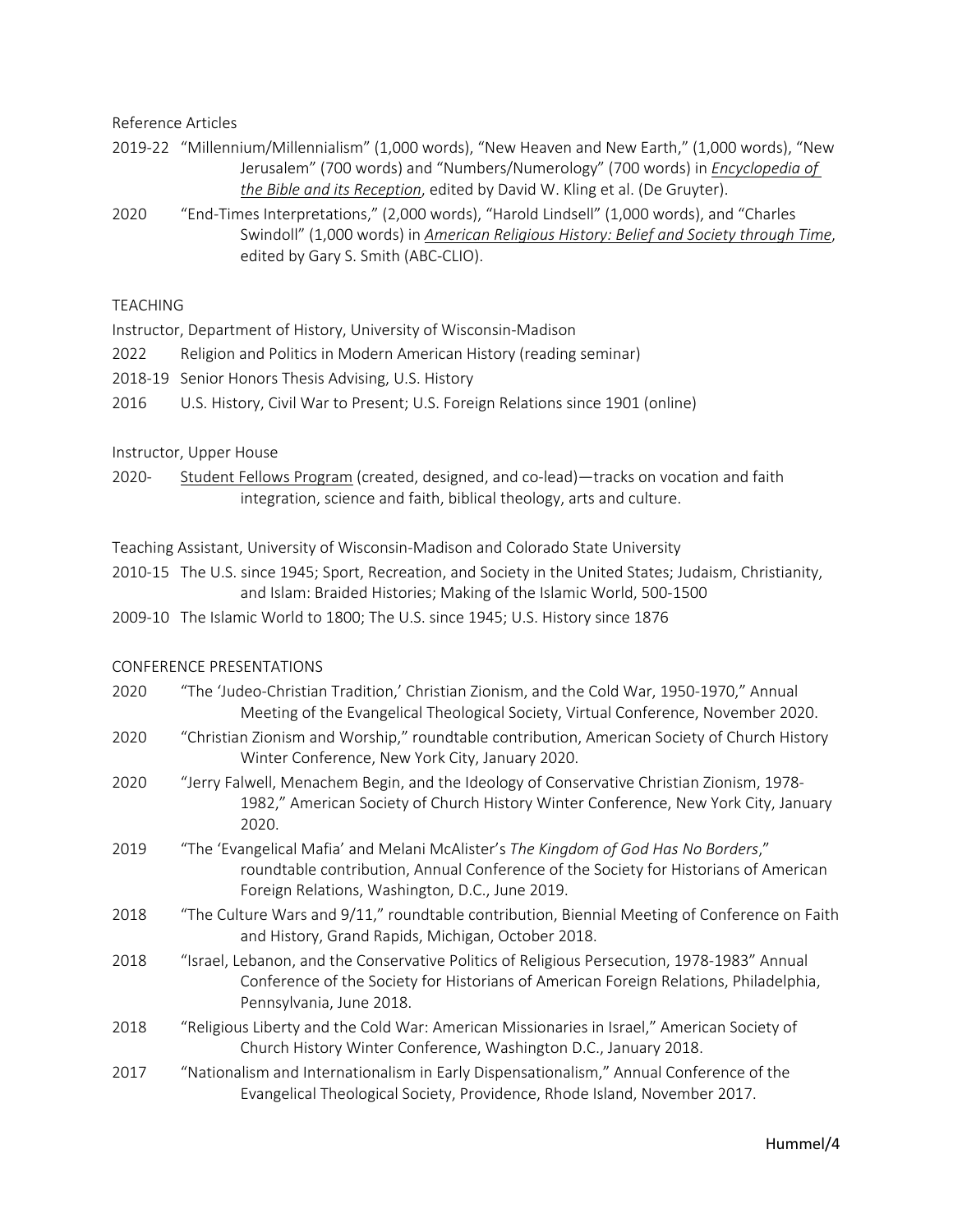| 2017 | "Theology as Intellectual History," roundtable contribution, Annual Conference of the Society<br>for U.S. Intellectual History, Washington D.C., October 2017.                                                                           |
|------|------------------------------------------------------------------------------------------------------------------------------------------------------------------------------------------------------------------------------------------|
| 2017 | "Voices & Visions: An Audio-Visual Primary Source Reader in U.S. Foreign Relations," Annual<br>Conference of the Society for Historians of American Foreign Relations, Washington,<br>D.C., June 2017.                                   |
| 2016 | "Rethinking Covenant and Mission: Jewish-Evangelical Dialogue after Oslo," Biennial Meeting of<br>Conference on Faith and History, Virginia Beach, Virginia, October 2016.                                                               |
| 2016 | "Democracy, Diplomacy, and the Problem of Religion," Annual Conference of the Society for<br>Historians of American Foreign Relations, San Diego, California, June 2016.                                                                 |
| 2015 | "The Politics of Religion: Liberal Protestantism and Neoconservatism in the 1970s," Annual<br>Conference of the Society for U.S. Intellectual History, Washington D.C., October 2015.                                                    |
| 2015 | "The Problem of Missions and the Emerging Christian Zionist Movement after 1967," Annual<br>Conference of the Society for Historians of American Foreign Relations, Arlington,<br>Virginia, June 2015.                                   |
| 2015 | "American Evangelicals and Holy Land Tourism, 1967-1980," Seventh Annual International<br>Religious Tourism and Pilgrimage Conference, Girona, Spain, June 2015.                                                                         |
| 2014 | "At the Brink of Chaos: Postwar Evangelical Criticism of Secular and Religious Thought," Annual<br>Conference of the Society for U.S. Intellectual History, Indianapolis, Indiana, October<br>2014.                                      |
| 2014 | "A Fractured Beginning: Christian Zionism and the Jerusalem Conference on Biblical Prophecy in<br>1971," Annual Conference of the Society for Historians of American Foreign Relations,<br>Lexington, Kentucky, June 2014.               |
|      | <b>TALKS &amp; WORKSHOPS</b>                                                                                                                                                                                                             |
| 2021 | "American Origins of Global Christian Zionism: The International Christian Embassy," The<br>Expansion of Christian Zionism in the Global South, International Society of the<br>Sociology of Religion, Virtual Conference, October 2021. |
| 2018 | "Father, Son, and Ghost: The Netanyahu Family and Antiterrorism," Ideas between Political<br>Cultures and Cultural Politics Workshop, UW-Madison, November 2018.                                                                         |
| 2018 | "The Apocalypse in American Evangelical Culture," Through a Glass Darkly: UCCS Symposium on<br>the Apocalyptic, University of Colorado-Colorado Springs, April 2018.                                                                     |
| 2018 | "Bridging the Gap: The Secular and Sacred in Evangelical Christian Zionism," Interdisciplinary<br>Religion Group inaugural speaker, UW-Madison, February 2018.                                                                           |
| 2017 | "Reconciliation or Realpolitik? Understanding the Alliance between the American and Israeli<br>Right," Conference on Racism, Antisemitism, and the Radical Right, Yale University,<br>October 2017.                                      |
| 2017 | "Seeing is Believing: Holy Land Tourism and Evangelical Christian Zionism after 1967," Institute<br>for Research in the Humanities Seminar, UW-Madison, September 2017.                                                                  |
| 2017 | "Christian Zionism and U.S. Domestic Politics," Past and Present Research Seminar, Harvard<br>Kennedy School, April 2017.                                                                                                                |
| 2016 | "Christian and Jewish Responses to the June 1967 War," History and Public Policy Workshop,                                                                                                                                               |

Harvard Kennedy School, November 2016.

2015 "An 'Apostle to the Gentiles': Rabbi Marc H. Tanenbaum and Jewish-Christian Dialogue," Symposium: Revolutions, Religion, and the Politics of Negotiating Space, UW-Madison,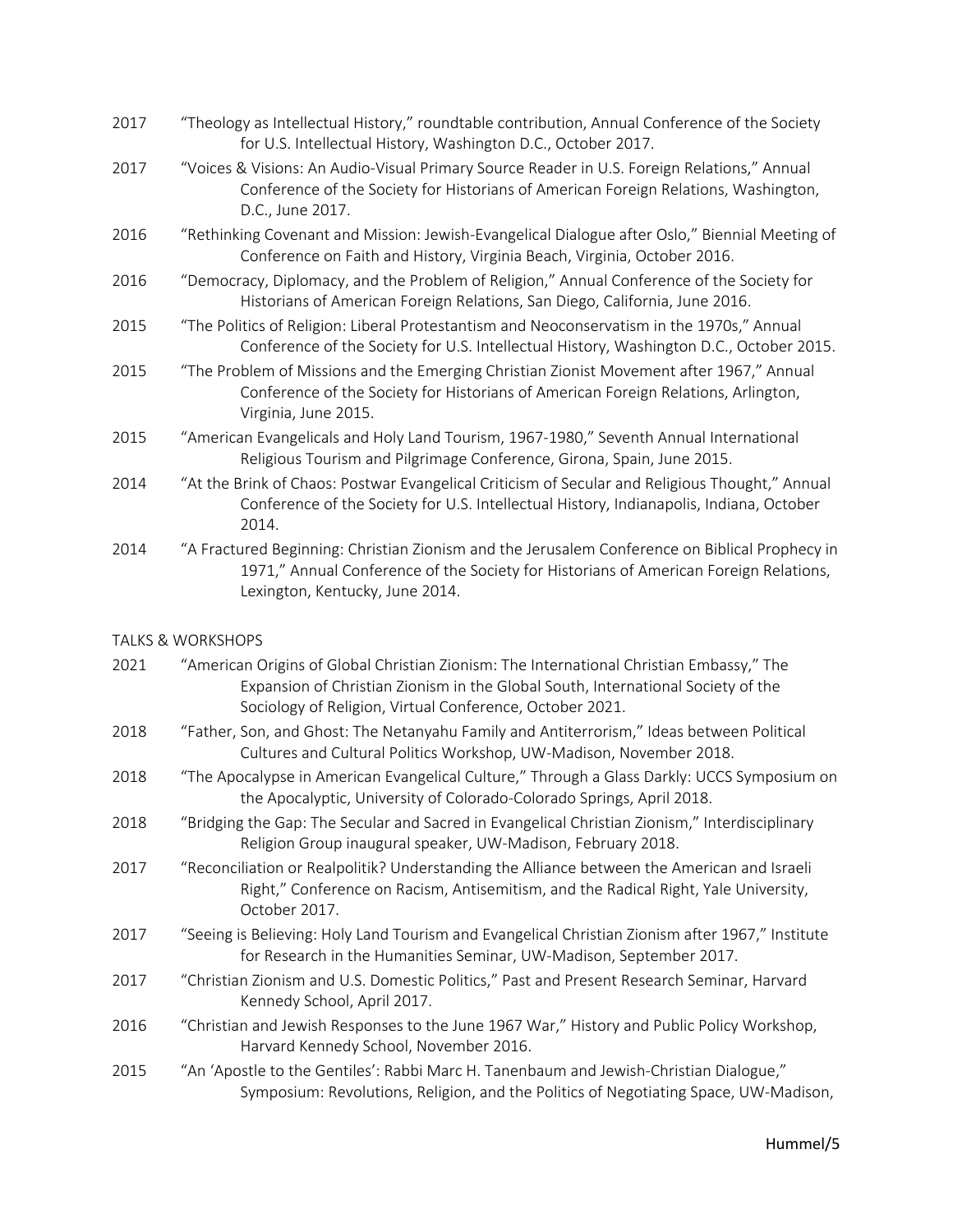November 2015.

- 2015 "American Evangelicals, Israel, and Modern Christian Zionism," Triangle Institute New Faces Conference, University of North Carolina-Chapel Hill, October 2015.
- 2015 "Christian Zionism and U.S.-Israel Relations." 40<sup>th</sup> Annual Burning Issues Lecture Series. Colorado State University & YMCA of the Rockies, Estes Park, Colorado, July 2015.
- 2015 "Billy Graham, Marc Tanenbaum, and Evangelical Attitudes toward Israel," SHAFR Summer Institute, Ohio State University, June 2015.

#### INTERVIEWING AND INTERVIEWS

- 2020- I host the UpWords Podcast for Upper House in Madison, WI. For some of my interviews listen to my conversations with Lauren Turek, David Fields, and Darren Dochuk.
- 2019- I host interviews and author events at Upper House in Madison, WI. For some examples see my virtual conversations with Francis Su and David Swartz.
- 2020 Interviewed for "Christian Zionism after 1948," European Center for Non-Governmental Projects, December 2020.
- 2019 Interviewed by "Quick to Listen" podcast (*Christianity Today*) on Premillennialism, August 2019.
- 2018 Interviewed by the "Classical Ideas Podcast" on Evangelical Christian Nationalism in the Cold War, September 2018.
- 2018 Interviewed by the "Classical Ideas Podcast" on Israel, Palestine, and Christian Zionism, March 2018.
- 2017 Interviewed at Blackhawk Church, Madison, WI on the history of the Evangelical Free Church, October 2017.

## PUBLIC & DIGITAL HISTORY

- 2020- Lead researcher of UW Spiritual History Project at Upper House, part of the Higher Pursuits Project funded by the John Templeton Foundation. (For an interview with me on the UW Spiritual Project, see here).
- 2016- Co-founder and co-editor, Voices & Visions (vandvreader.org launched June 2017) digital teaching resource. In partnership with UW Digital Collections.
- 2018-19 Historical Researcher & Volunteer Coordinator, Missing in Action Recovery and Identification Project (MIARIP), UW-Madison Biotechnology Center and Defense POW/MIA Accounting Agency.
- 2014-16 Guest contributor to U.S. Intellectual History blog (s-usih.org) and Religion in American History blog (usreligion.blogspot.com).

## ACADEMIC SERVICE

- 2020- Coordinator, UW-Madison Intellectual History Group
- 2018-19 Grant Writer, Center for Religion and Global Citizenry, UW-Madison
- 2017-18 Coordinator, Interdisciplinary Religion Group, UW-Madison
- 2016-17 Coordinator, History and Public Policy Workshop, Harvard Kennedy School
- 2014 Graduate Student-Faculty Liaison Committee, Faculty Search for European Jewish History, UW-Madison
- 2014 Organizer, Worlds of American Intellectual History Lectures, UW-Madison, April 2014